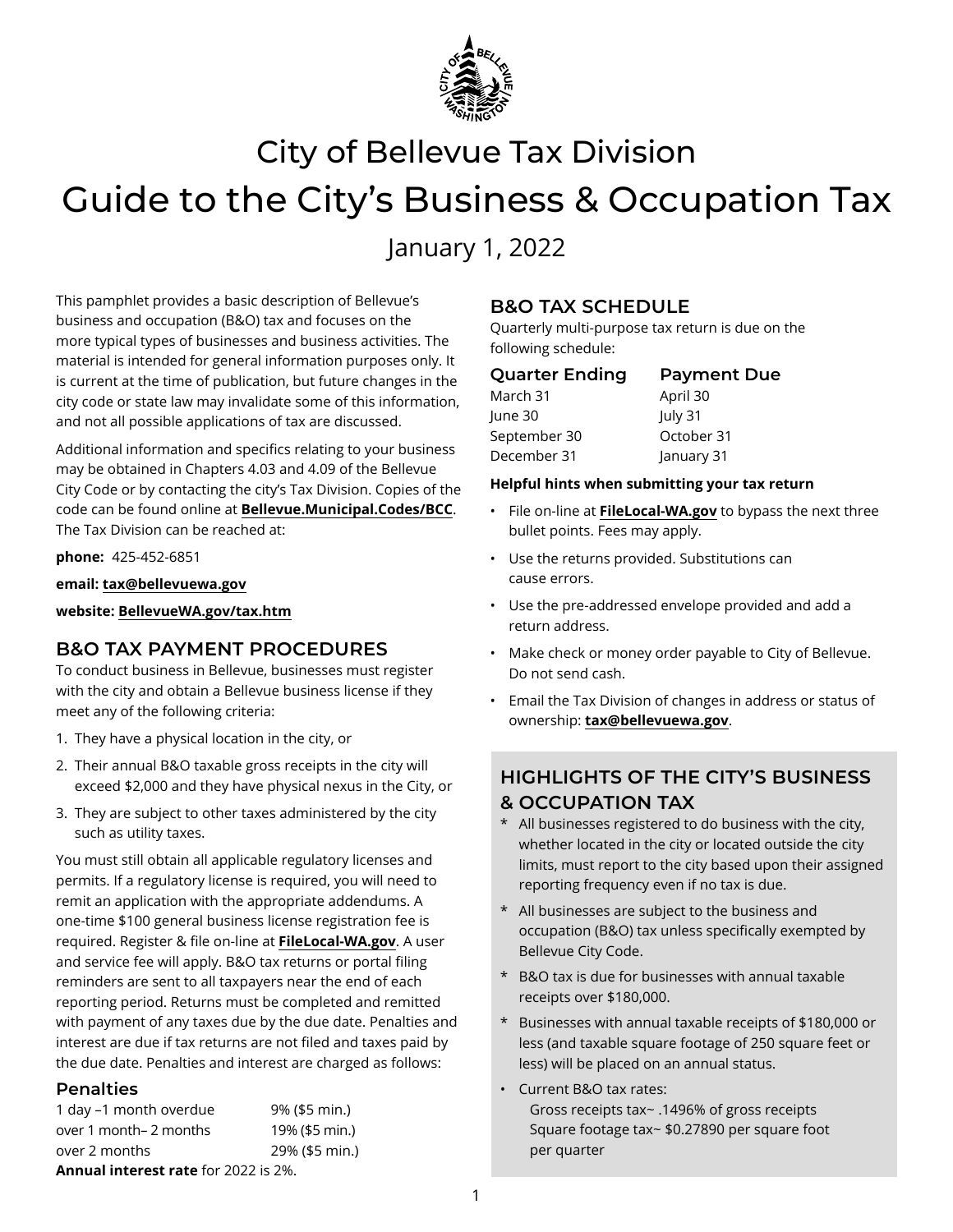A tax return is due if a business is placed on a filing status even if below Bellevue's tax exemption levels.

Taxpayers are required to keep records for the most recent five-year period. All books, records, invoices, receipts, etc. shall be open for examination at reasonable times by the city's Tax Division or designated agent.

## **COMPONENTS OF THE CITY'S B&O TAX**

There are two components of the business and occupation tax: gross receipts and square footage. These B&O taxes support general governmental services and the city's Capital Investment Program.

Every person, firm, association, or corporation doing business in the city is subject to the business and occupation tax. Some exemptions are provided from the city's B&O tax and will be discussed later in this pamphlet. In general, most businesses will report in the gross receipts business tax category. A number of businesses will report in the square footage tax category. A limited number of businesses will report in both categories.

## **GROSS RECEIPTS B&O TAX**

The gross receipts B&O tax is primarily measured on gross proceeds of sales or gross income for the reporting period. For purposes of the gross receipts tax, businesses have been divided into several classifications which are discussed below. Businesses conducting multiple activities will report in more than one tax classification. The current gross receipts tax rate of .1496% applies to all gross receipts tax classifications. As an example, for each \$100,000 in gross receipts, \$149.60 tax is due.

## **Gross receipts tax classifications:**

#### **• Manufacturing/Processing for Hire**

Manufacturing is the business of producing articles for sale from raw or prepared materials by giving these materials new forms or qualities, such as fabricating, processing, refining, mixing, packing, canning, etc. B&O tax is calculated on the value of products manufactured, determined by selling price. Processing for hire means the performance of labor and mechanical services upon materials or ingredients belonging to others so that as a result a new, different or useful product is produced for sale or commercial or industrial use. B&O tax is calculated on gross receipts.

#### **• Extracting/Extracting for Hire**

Extracting is the taking of natural products, such as logging, mining, quarrying, etc. B&O tax is calculated on the value of products extracted, determined by selling price. Extractor for hire means a person who performs under contract necessary labor or mechanical services for an extractor. B&O tax is calculated on gross receipts.

#### **• Wholesaling**

Sellers of products to persons other than consumers are considered to be wholesalers. The B&O tax is calculated on the wholesale selling price.

#### **• Retailing/Retail Service**

Businesses that sell products and specific services to consumers are defined as retailers. Taxable retail services include those generally performed on property, such as repair, but not personal or professional services, such as services performed by doctors, attorneys, or accountants. The B&O tax is calculated on gross receipts.

#### **• Printing/Publishing**

Publishers of newspapers, magazines and periodicals are taxable under this classification, as well as persons who both print and publish books, music, circulars, etc. Printing includes letterpress, offset-lithography, and gravure processes as well as multigraph, mimeograph, autotyping, and similar activities. B&O tax is calculated on gross receipts. Firms engaging in photocopying documents should report under the Retailing classification.

#### **• Services and Other Activities**

Businesses that provide personal and professional services, such as lawyers, doctors, financial institutions, real estate brokers, insurance brokers and solicitors, and accountants, are subject to the B&O tax under this classification. Also, any business that is not subject to another B&O tax classification must report under this "catch-all" category. B&O tax is calculated on the gross receipts of the business.

Exemptions, deductions, and credit allowed for certain business activities:

The following section discusses a number of the most common exemptions from the gross receipts tax and deductions allowed for certain business activities or sources of income. This discussion is not intended to be all inclusive. If you have questions about specific exemptions or deductions, please contact the city's Tax Division.

Deductions are to be included in the gross receipts amounts and then deducted when calculating the taxable amount on which the gross receipts tax rate applies. The most common exemptions and deductions are listed below.

#### **Common Exemptions**

- Taxable gross receipts equal to or less than \$180,000 annually. If you report quarterly or monthly under the period threshold, then you need to reconcile at year-end to the annual threshold.
- Manufacturing, selling or distributing motor vehicle fuel.
- Liquor, beer, and wine sales.
- Sale, lease, or rental of real estate. However, no exemption is allowed for license to use real estate or for amounts received as commissions.
- Insurance agents (brokers are subject to tax).
- Farm products or edibles raised, produced or manufactured within the State of Washington and sold by the farmer.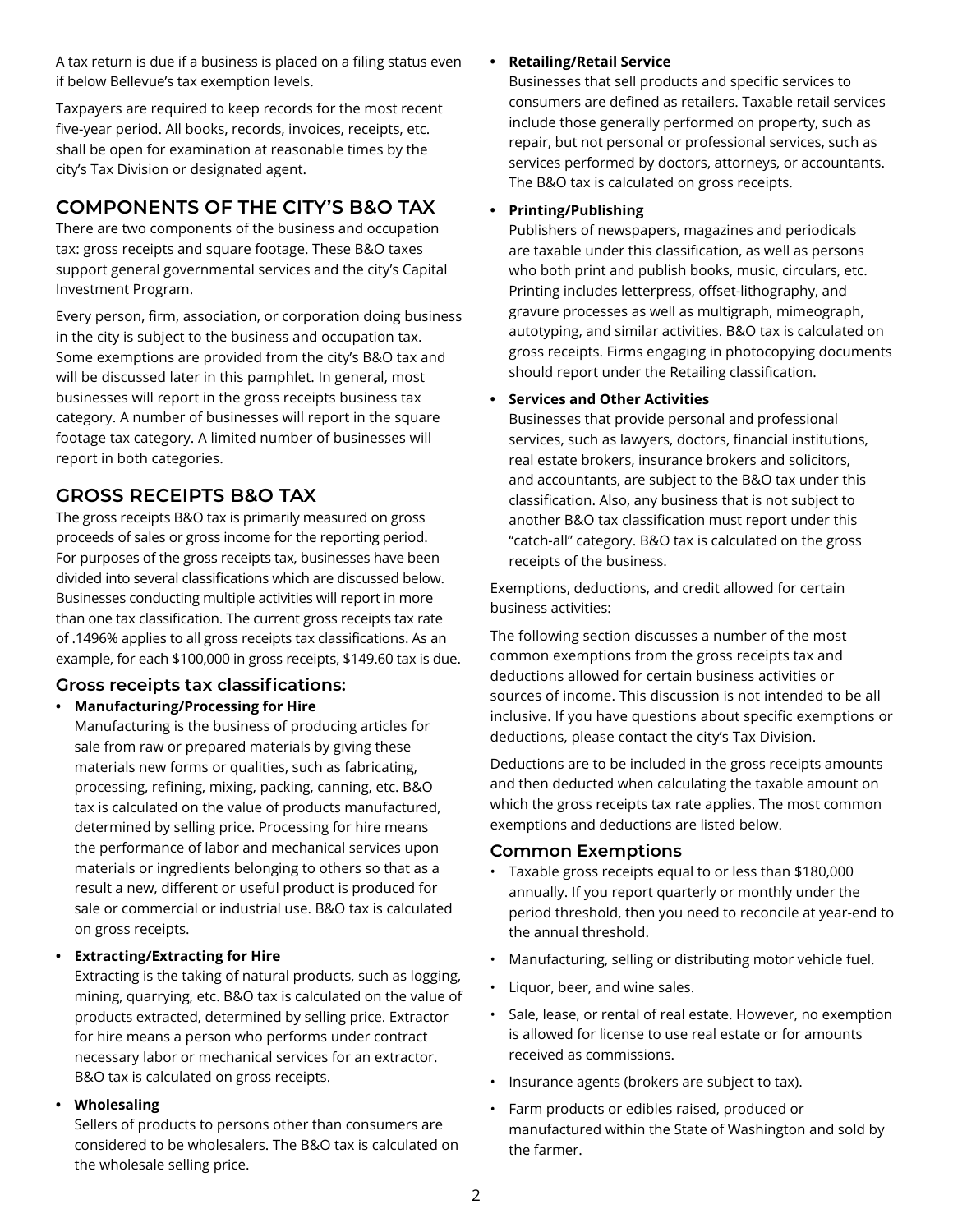- Nonprofit organizations holding Federal IRS nonprofit status under 26 U.S.C. Section 501(c)(3), (4), or (7), except with respect to retail sales.
- Casual and isolated sales, such as an accountant selling his or her office furniture.
- Day care homes in residences.

#### **Common Deductions**

- Retail or wholesale sales delivered outside of Bellevue.
- Cash discounts taken by customers.
- Credit losses or bad debts sustained by sellers.

#### **Credit**

Multiple activities tax credit applies to persons who engage in business activities that are subject to tax under two or more tax classifications on the same revenues.

## **SQUARE FOOTAGE TAX**

The square footage B&O tax was implemented to tax those business activities that occur within the city where no gross revenue is directly attributable to such activity. Generally, the tax applies to businesses that maintain headquarters, offices, facilities, or other support groups in Bellevue where the office or facility itself does not generate revenue taxable under the gross receipts tax. Examples of businesses that pay the tax include headquarter offices and businesses that make out-ofcity sales.

The square footage B&O tax is reported under the Square Footage Tax Classification on the multi-purpose tax return and is measured on the taxable floor area of office space computed to the nearest square foot. The current square footage B&O tax rate is \$0.27890 per taxable square foot per quarter. As an example, for each 1,000 square feet of taxable office space, \$278.90 tax is due each quarter. This rate is adjusted each January based on the change in the Consumer Price Index to reflect the effects of inflation or deflation on the local economy.

#### **Exemptions and deductions:**

- Offices with taxable square feet of 250 or less (Exemption).
- Offices which support business activity, all or a portion of which is taxed under one of the gross receipts tax classifications (Deduction). For example, a retailer who sells in Bellevue, as well as outside the city Limits, may deduct the percentage of office space which has been taxed under another classification as noted in the following example:

|                   | <b>Sales</b> | % of Total Sales                 |
|-------------------|--------------|----------------------------------|
| In-city sales     | \$600,000    | 60% taxed<br>under Retailing     |
| Out-of-city sales | \$400,000    | 40% deduction<br>under Retailing |
| Total sales       | \$1,000,000  | 100%                             |

40% of office square footage is subject to the square footage tax.

If a business has both an administrative office and a sales location which generates revenue in Bellevue, they may need to report both the square footage of the administrative office and the gross receipts and/or square footage of the sales office.

# **OTHER TAXES AND LICENSES**

There are several other taxes and regulatory licenses that are administered by the city which affect businesses in Bellevue. Following is a brief synopsis of the additional taxes and/or regulatory licenses that may apply to your business:

**Utility Tax:** This tax is similar to the gross receipts business and occupation tax except it is imposed on utility businesses. The business activities affected by this tax are telephone, cellular, gas, electric, water, sewerage, drainage, cable, and garbage. The rates range from 4.5% to 10.4%.

**Admission Tax:** This tax is levied upon persons who pay an admission charge for entrance to an event or establishment. It is collected for the city by the business charging the admission, similar to the sales tax. The admission tax is computed on the ticket price. The rate is 3.0%.

**Gambling Tax:** All persons who are licensed by the Washington State Gambling Commission and conduct gambling activities in the city are required to pay the gambling tax. Such activities include bingo games, raffles, amusement games, and punchboards & pulltabs. The rate ranges from 2.0% to 5.0%.

**Regulatory Licenses:** The following regulatory licenses are administered by the Tax Division and require annual renewal:

1. **Ambulance Operator**

Applies to businesses which provide ambulance services in Bellevue.

2. **Dance Hall Operator and Premise**

Applies to the operator and premise where a public dance is held for persons under twenty-one years of age where no food or liquor is served (\$100/375 ).

3. **Cabaret (music and dance)**

Applies to any establishment which serves food or liquor and where music, singing, dancing, or similar entertainment is permitted (\$400).

4. **Adult Entertainment Cabaret**

Applies to any establishment open to the public where adult entertainment is provided. Managers and entertainers need an additional license (\$700/\$100).

5. **Pawnbroker/Dealer**

Applies to pawnbroker activities and those dealing in precious metals, stones or gems, jewelry, and bullion (\$100).

6. **Panoram**

Applies to establishments which charge for the display, viewing, or exhibition of adult films or video (\$200).

#### 7. **Temporary Special Event**

Applies to the promoter of a special event where fifteen or more vendors are participating in the selling, bartering, exchanging, trading, or displaying of goods or services at an event open to the public (\$5 per day per vendor).